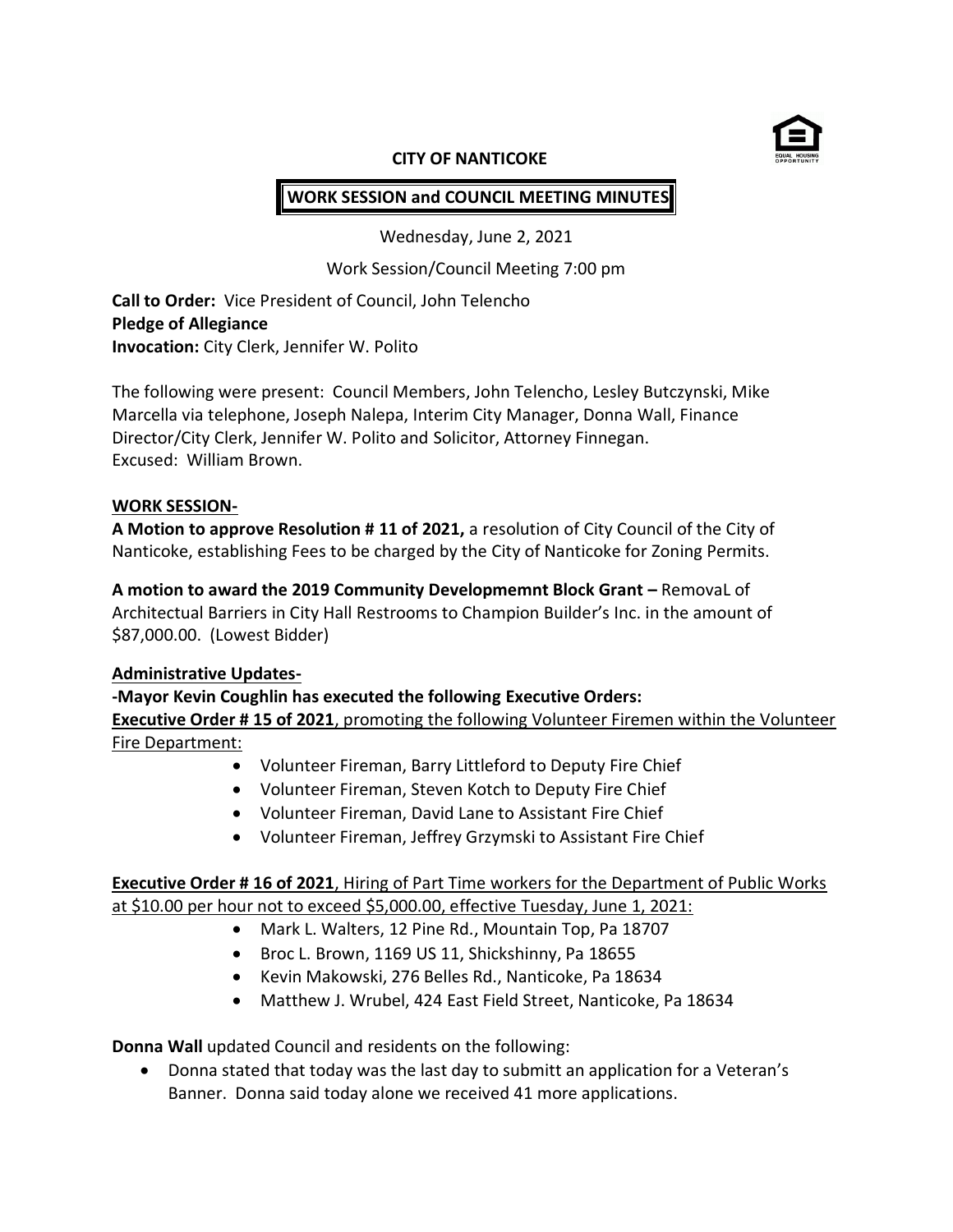- **•** Reminder that the  $2^{nd}$  half of the Refuse fee is due by June 30, 2021.
- Donna stated she has been given 5 days to apply for the COVID 19 Grant in the amount of \$1,079,000.00.
- Donna stated the Bids for the repairs to the E. Field Street Ramp anre going out soon.
- Donna reminded everyone that the operating hours for City Hall are now 8:00 am to 4:00 pm.

**A Motion** was made by Councilmember Butczynski seconded by Councilmember Marcella to adjourn the work session. Motion carried unanimously.

**REGULAR MEETING** Comments from the Public agenda items only. **None**

**Old Business**

**None**

# **New Business**

**A Motion** to approve the May 19, 2021 minutes was made by Councilmember Nalepa seconded by Councilmember Marcella.

Motion carried unanimously.

**A Motion** to approve the payment of the bills in the amount of \$267,114.42 (Payroll(s) \$ 97,747.70 and Payables \$ 169,366.72) was made by Councilmember Butczynski seconded by Councilmember Nalepa.

Motion carried unanimously.

**A Motion to approve Resolution # 11 of 2021,** a resolution of City Council of the City of Nanticoke, establishing Fees to be charged by the City of Nanticoke for Zoning Permits was made by Councilmember Marcella seconded by Councilmember Butczynski. Motion carried unanimously.

**A motion to award the 2019 Community Developmemnt Block Grant –** RemovaL of Architectual Barriers in City Hall Restrooms to Champion Builder's Inc. in the amount of \$87,000.00 (Lowest Bidder) was made by Councilmember Marcella seconded by Councilmember Nalepa.

Motion carried unanimously.

# **COMMENTS FROM THE PUBLIC –**

**Mr. Hank Marks** questioned the Blighted property on Union and Chestnut Streets because it is a mess. He asked how long is a permit good for because people take out permits but do not clean up their properties. Vice President Telencho stated he has talked to Jack, the Code Officer, about these properties and the Code Office is doing the best they can. Mr. Marks disagrees. Donna Wall replied to Mr. Marks by saying that years ago people owned and lived in their homes and took care of their property. She stated that is not the case now because of the out of state landlords and rental properties.